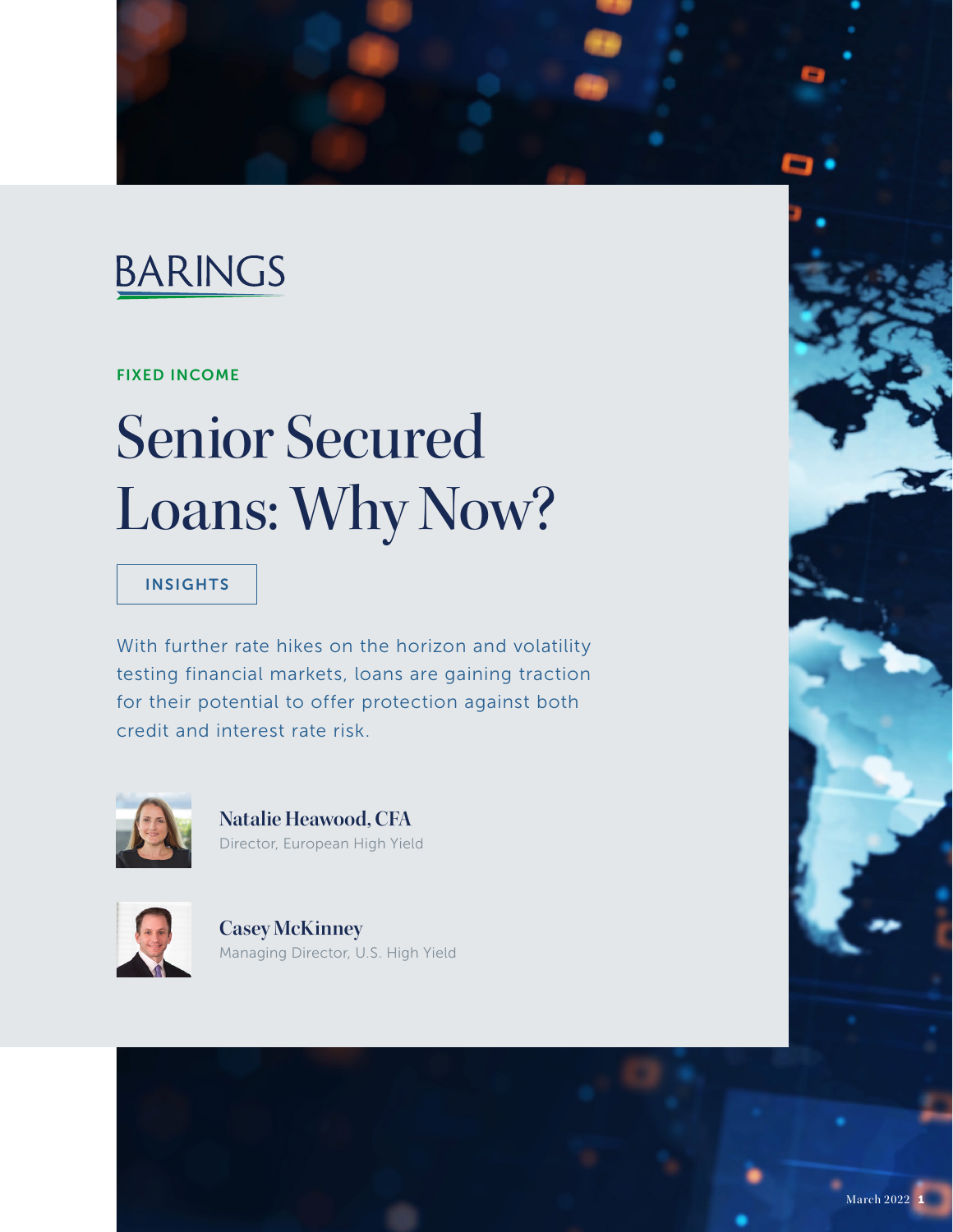

Looking across the markets today, Russia's invasion of Ukraine is clearly of great concern—and markets have reacted accordingly in recent weeks, with yield curves flattening and both stock and bond markets experiencing extreme volatility. Reinforcing this uncertainty, the price volatility across oil and other commodities has led to questions around whether consumer and corporate earnings may be negatively affected going forward. At the same time, rising inflation and the potential for further rate hikes remain top of mind. In this environment, senior secured loans may be an option worth considering, as the asset class offers a unique blend of attractive yield potential with a degree of protection against both credit and interest rate risk.

*"A more significant portion of the loan asset class has or will become truly floating rate in a much shorter time frame than was the case during the last rising-rate period."* 

# **An Inflection Point for Loans**

Senior secured loans are issued by below investment grade companies and used for a range of purposes, such as financing acquisitions, refinancing existing debt and supporting expansion plans. The loans are underwritten by a lead bank and syndicated (or sold) to other banks and institutional investors. They pay a floating interest rate—a base rate, plus an additional fixed coupon—to compensate for the credit risk of lending to a below-investment grade company.

## EXAMPLE:

## Interest Rate Paid by Senior Secured Loan Borrower = Base rate (Libor, SOFR, Euribor, etc.) + Fixed coupon/spread

Following the global financial crisis, as interest rates fell to historically low levels, the base rate component of the loan no longer offered investors an attractive return. Consequently, base rate floors became common features on newly issued loans. A floor sets a minimum base rate to be paid on a floating-rate instrument, in this case the senior secured loan.

The presence of floors also impacts how quickly a rate rise will be reflected in a loan's coupon payment. For instance, when the U.S. Federal Reserve raised rates in 2015—kicking off the short rate-hiking cycle that came to an end after the onset of the pandemic in early 2020—much of the loan market had floors between 100–125 basis points (bps). This means that in order for the base rate component of the loan to "float" and contribute to a higher coupon payment, interest rates would have had to exceed 1.00%–1.25%.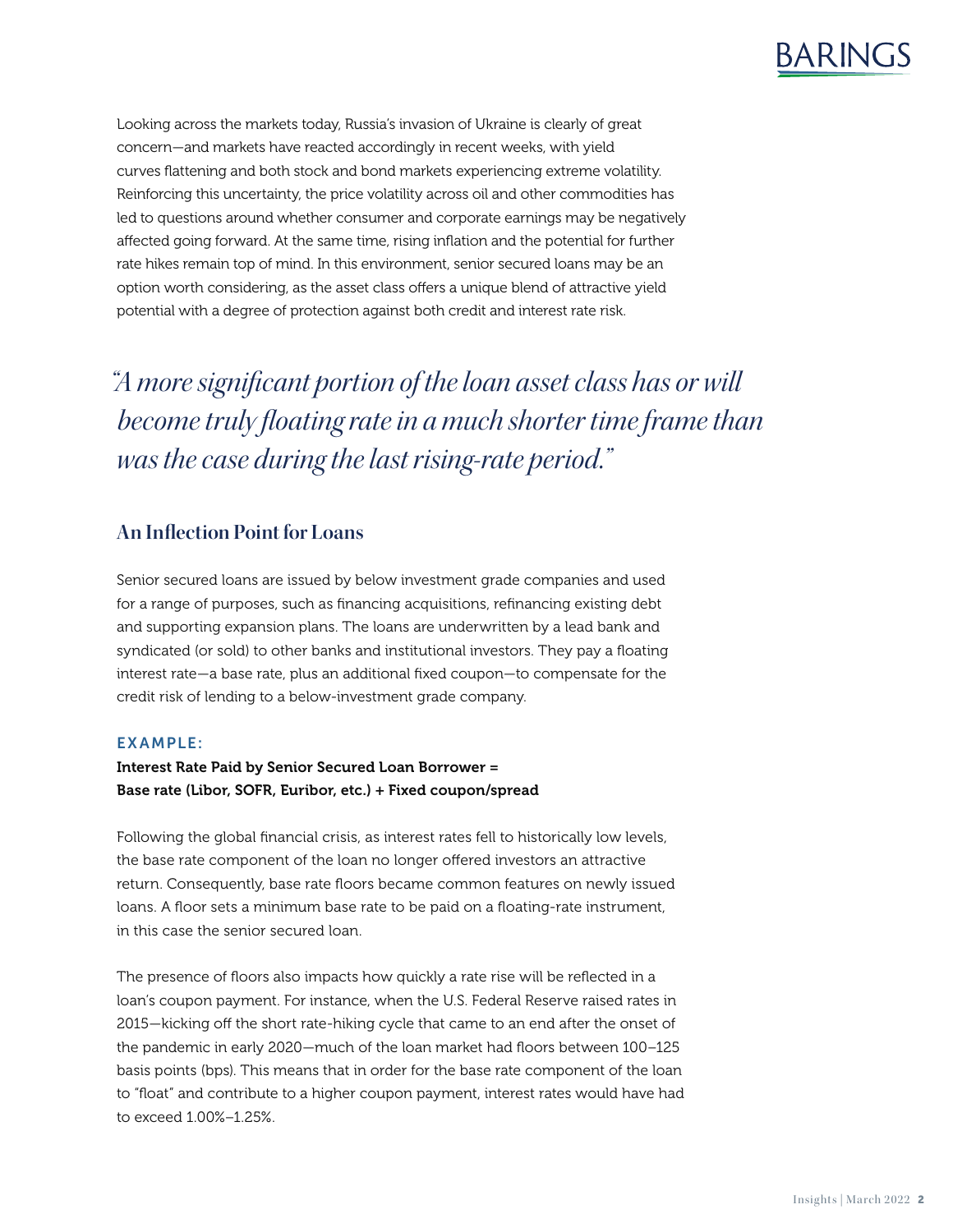

By contrast, heading into today's rate-hiking cycle, a large portion of the senior secured loan market has a lower floor, typically 0 bps in Europe and 0-50 bps in the U.S. (Figure 1). This means that a much more significant portion of the asset class has or will become truly floating rate in a much shorter time frame than was the case during the last rising-rate period. As an example, 3-month U.S. Libor reached 95 bps as of March 18, which means that loans with Libor floors of 90 bps or lower have essentially passed their inflection point and should begin to offer an attractive incremental coupon, in addition to the fixed coupon/spread, going forward. Of note, that's over 85% of the U.S. market.





U.S. Loans Base Rates, Floors and Fed Funds Rate Comparison (%)

Sources: Barings; Credit Suisse; Bloomberg.

# **Still-Strong Fundamentals**

The benefit of a true floating-rate coupon today is in the context of a still-strong fundamental backdrop. While Russia's invasion of Ukraine has roiled markets in recent weeks and escalated concerns around rising inflation, developed market companies today have lower leverage and quite a strong liquidity profile, thanks in part to elevated issuance over the last two years. Revenues, cash flows and EBITDA, in many cases, have returned to or surpassed 2019 levels. At the same time, many high yield issuers were able to capitalize on favorable market conditions to refinance their debt, which pushed out companies' maturities and has resulted in a limited number of near-term maturities across the loan markets. As a result of these factors, many of the issuers in the loan market today have a positive buffer to get through the inflationary pressures at hand. It is also worth emphasizing that the average issuer in the leveraged loan market is now materially larger compared to the great financial crisis and sovereign debt crisis. Larger businesses translate into larger and typically more resilient balance sheets, with senior secured loans generally issued on a conservative ~50% LTV basis.<sup>1</sup>

Combined with the strong fundamental picture, this evolution of the market has helped defaults remain manageable, and we expect them to stay below long-term historical averages in the near term (Figure 2). Supporting this outlook, only a small portion of the market (1.2% in the U.S. and 0.7% in Europe) was trading at distressed levels—or below 80 cents—at the end of February.2 For context, in past periods when defaults were higher, such as in 2014, 2.2% of U.S. loans and 4.5% of European loans were trading below 80.<sup>3</sup> Further, although defaults do entail a potential loss of principal, there are typically opportunities to recover a portion of that through a restructuring process. Historically, loans have offered a relatively high recovery rate of 72.6%.<sup>4</sup>

- 1. Based on Barings market observations.
- 2. Source: Credit Suisse. As of February 28, 2022.
- 3. Source: Credit Suisse. Figures represent the 12-month average for the U.S. and Europe.

<sup>4.</sup> Source: Moody's Annual Default Study. As of January 2021. Global average corporate debt recovery rates measured by ultimate recoveries.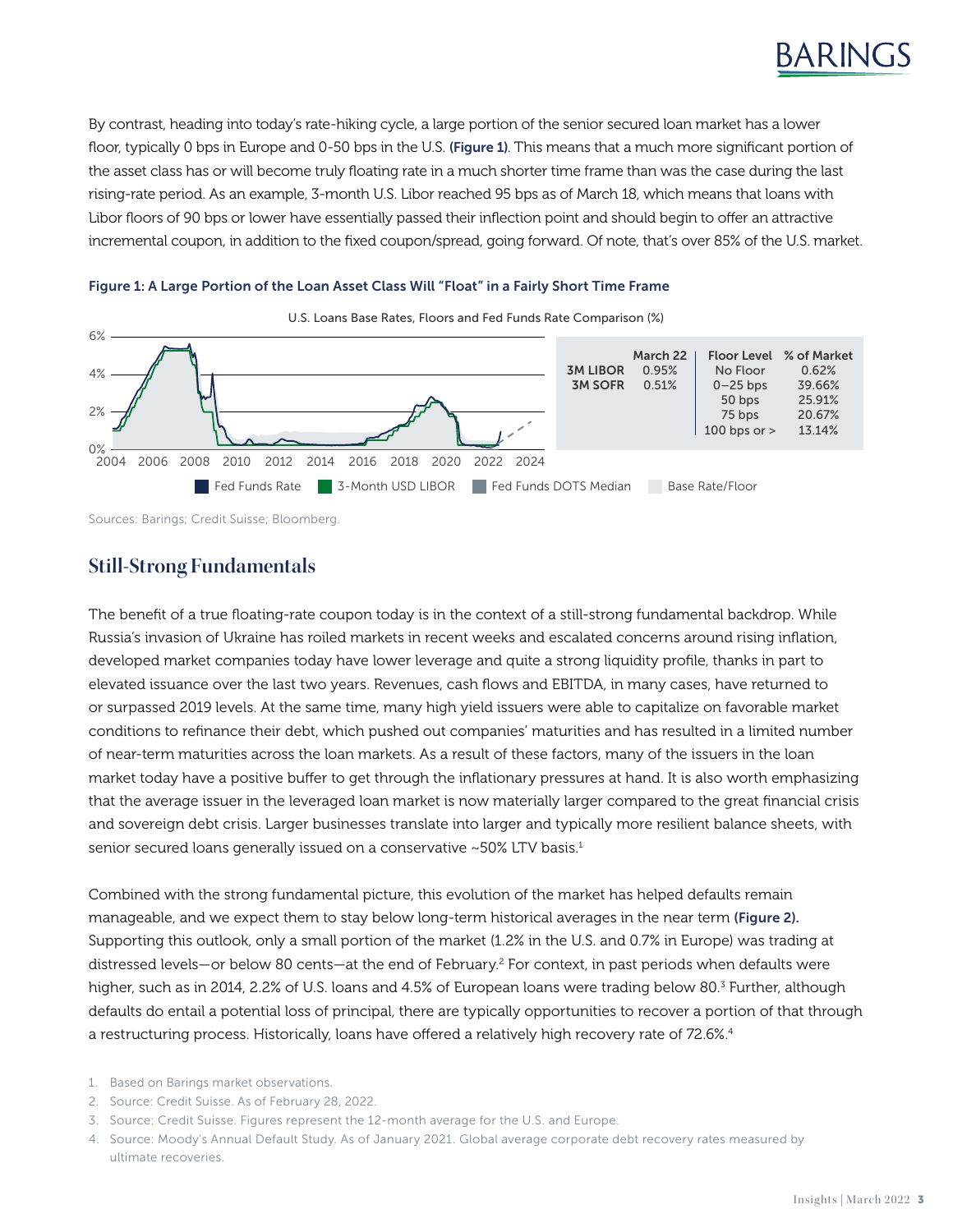

#### Figure 2: Defaults are Expected to Remain Below Long-Term Averages

Sources: S&P/LSTA Leveraged Loan Index; S&P European Leveraged Loan Index. As of February 28, 2022.

Given the positive fundamental backdrop and expectations for low defaults going forward, certain areas of the market seem to be more than compensating investors for the fundamental risk they are taking. Factoring in long-term average recovery assumptions for loans can provide an idea of how current spreads compare with loss given default scenarios. For example: U.S. and European loans are currently offering average spreads of roughly 450 bps and 467 bps, respectively, over the base rate.<sup>5</sup> If an investor assumes a recovery rate of 60%–80%, which is in line with historical averages, a spread of 450 bps would imply that it would take a default rate of over 10%—which is well-above current expectations—in order to fully erase any excess spread that should be required over a risk-free opportunity (Figure 3).

That is to say, absent a significant and unprecedented increase in default rates to above 10%, and in the context of historically higher recovery rates, we expect the loan asset class to continue to generate positive returns, even if we see some increase in defaults going forward. It is worth highlighting that the loan market has exhibited positive performance over time. In the U.S., for instance, since 1992, the asset class has delivered negative annual returns only twice.<sup>6</sup> Additionally, the market has historically offered carry return each month from income, which can help offset price volatility.

|                           |       | <b>Recovery Rate Scenarios</b> |           |           |           |           |           |
|---------------------------|-------|--------------------------------|-----------|-----------|-----------|-----------|-----------|
|                           |       | 80%                            | 70%       | 60%       | 50%       | 40%       | 30%       |
| Rate Scenarios<br>Default | $1\%$ | 20 bps                         | 30 bps    | 40 bps    | 50 bps    | 60 bps    | 70 bps    |
|                           | 2%    | 40 bps                         | 60 bps    | 80 bps    | $100$ bps | $120$ bps | $140$ bps |
|                           | 3%    | 60 bps                         | 90 bps    | $120$ bps | $150$ bps | 180 bps   | $210$ bps |
|                           | 4%    | 80 bps                         | $120$ bps | $160$ bps | 200 bps   | 240 bps   | 280 bps   |
|                           | 5%    | $100$ bps                      | $150$ bps | 200 bps   | $250$ bps | 300 bps   | 350 bps   |
|                           | 6%    | $120$ bps                      | $180$ bps | 240 bps   | 300 bps   | 360 bps   | 420 bps   |
|                           | 7%    | $140$ bps                      | $210$ bps | 280 bps   | 350 bps   | $420$ bps | 490 bps   |
|                           | 8%    | $160$ bps                      | 240 bps   | 320 bps   | $400$ bps | 480 bps   | 560 bps   |
|                           | 9%    | 180 bps                        | 270 bps   | 360 bps   | $450$ bps | 540 bps   | 630 bps   |
|                           | 10%   | 200 bps                        | 300 bps   | $400$ bps | 500 bps   | 600 bps   | 700 bps   |

## Figure 3: Current Loan Spreads Appear to be Fairly Compensating Investors in the Context of Defaults (Loss Given Default Scenarios)

Source: Barings. Loss given default calculated as the default rate multiplied by one minus the recovery rate. For illustrative purposes only. PAST PERFORMANCE IS NOT INDICATIVE OF FUTURE RESULTS.

5. Source: Credit Suisse. As of February 28, 2022. Loan spreads are based on 3-Year Discount Margin.

6. Credit Suisse. As of December 31, 2022.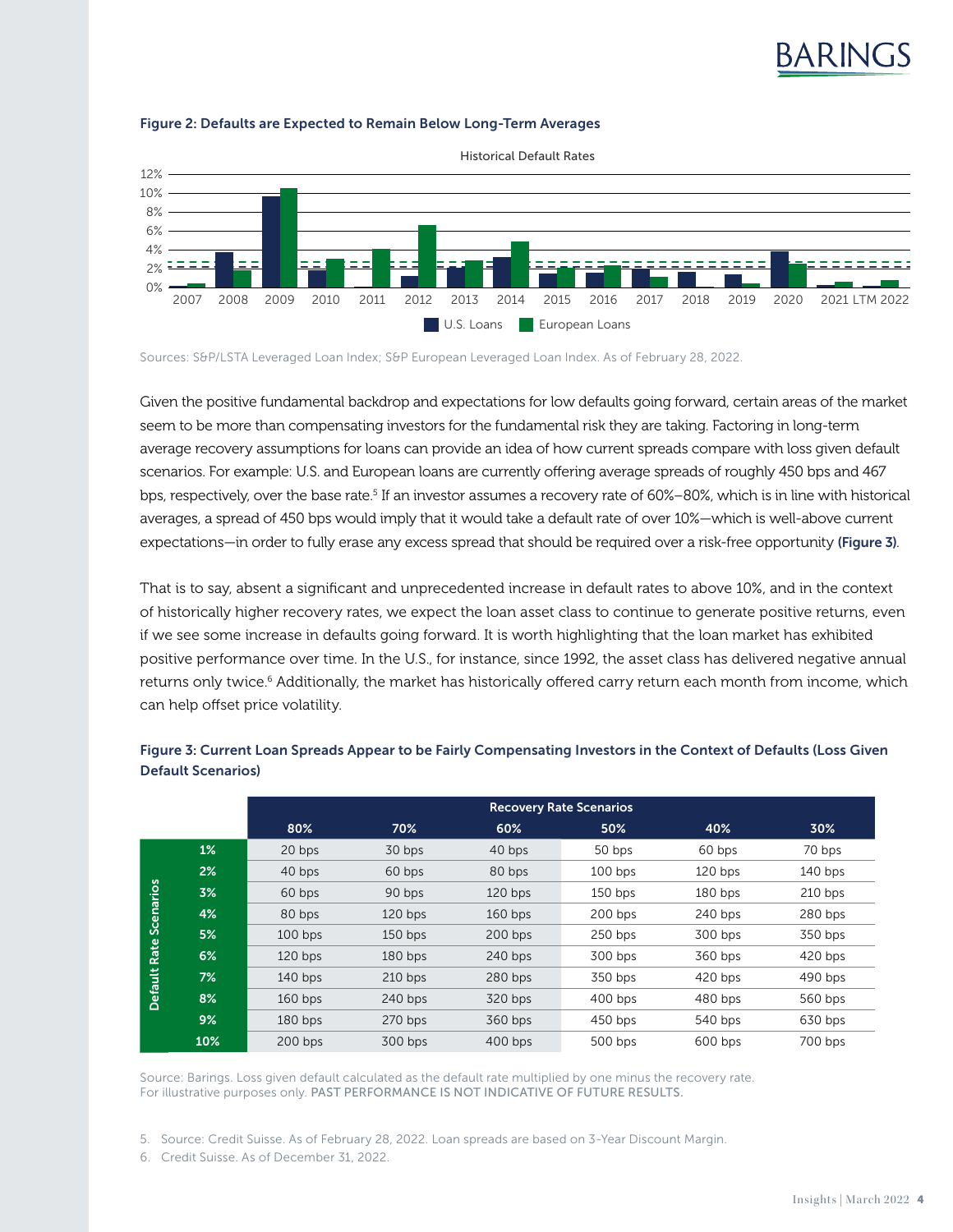

# **Improving Technical Backdrop**

As interest rates have started to move higher, investor sentiment has shifted notably toward loans and away from fixed rate assets. This is evidenced by the increase in demand across both the U.S. and Europe. Following roughly two years of outflows, U.S. retail fund flows—a key demand driver in the asset class—turned positive last year, reaching roughly \$45 billion (Figure 4). At the same time, collateralized loan obligation (CLO) issuance, another demand driver for loans, surged in both the U.S. and Europe last year, and the pipeline for new deals remains robust. This demand dynamic has created a technical tailwind for global loans, and should continue to support the asset class going forward given the floating-rate nature of both broadly syndicated loans and CLOs, as well as an outlook that calls for higher short-term rates.



#### Figure 4: U.S. Retail Fund Flows Have Turned Positive

Source: J.P. Morgan. As of February 28, 2022.

*"Absent a significant and unprecedented increase in default rates to above 10%, and in the context of historically higher recovery rates, we expect the loan asset class to continue to generate positive returns, even if we see some increase in defaults going forward"*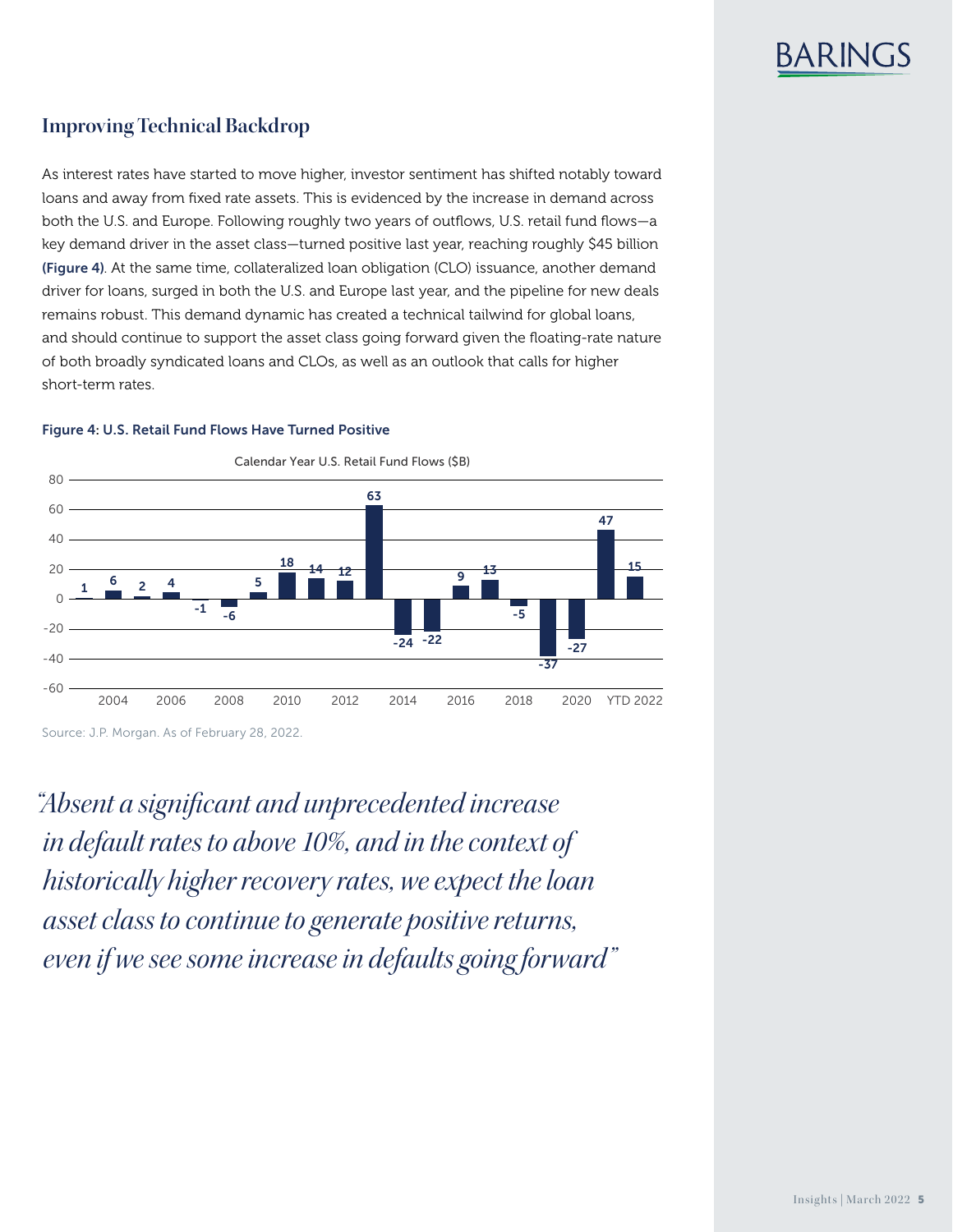# **Key Takeaway**

As we look across the markets today, we believe there is an interesting opportunity in loans, for a number of reasons:

- A large portion of the senior secured loan market has a low base rate floor, meaning a significant portion of the asset class is or will become truly floating rate, offering a higher coupon payment, in a fairly short time frame.
- Corporate fundamentals, overall, remain strong, and current loan spreads appear to be fairly compensating investors in the context of defaults.
- Loans are benefiting from a **technical tailwind** due to increased demand for the asset class heading into a rate-hiking cycle.

Of course, there is no shortage of risk factors to watch going forward. The long-term impacts of the Russia-Ukraine conflict are impossible to quantify at this stage, and have created considerable levels of uncertainty across markets. It is possible that things will get worse before getting better, and investors will undoubtedly be faced with volatile markets going forward. But it's important to note that periods of volatility can—and often do—result in opportunities for active, bottom-up managers to generate alpha. This has been the case through multiple market events, from the sovereign debt crisis, to the commodity crisis to the COVID-19 selloff. However, through these ups and downs, vigilance is key. If the past is any indication, a steadfast focus on fundamentals and bottom-up, credit-by-credit analysis can help identify issuers with the potential to thrive beyond today's events.

# MULTIPLE LAYERS OF CREDIT RISK PROTECTION

## Capital Structure Seniority:

Senior secured loans are typically senior to other outstanding debt, including high yield bonds, in an issuing company's capital structure. This seniority means that the loan's interest and principal payments must be paid before other creditors receive payment. In the event of default, senior loan holders also typically get paid back ahead of unsecured and junior debt, equity holders and other creditors. The lower portions of the capital structure (unsecured/junior debt and equity) can provide a cushion to senior debt against losses in a default situation.

#### Security:

Senior secured loans are secured by some or all of a borrower's assets. This security provides investors with additional credit risk protection as secured loans typically have first-priority claim on a borrower's assets in the event of default.

#### Illustrative Capital Structure—Senior Secured Loans



Source: S&P LCD Global and European Leveraged Lending Reviews.